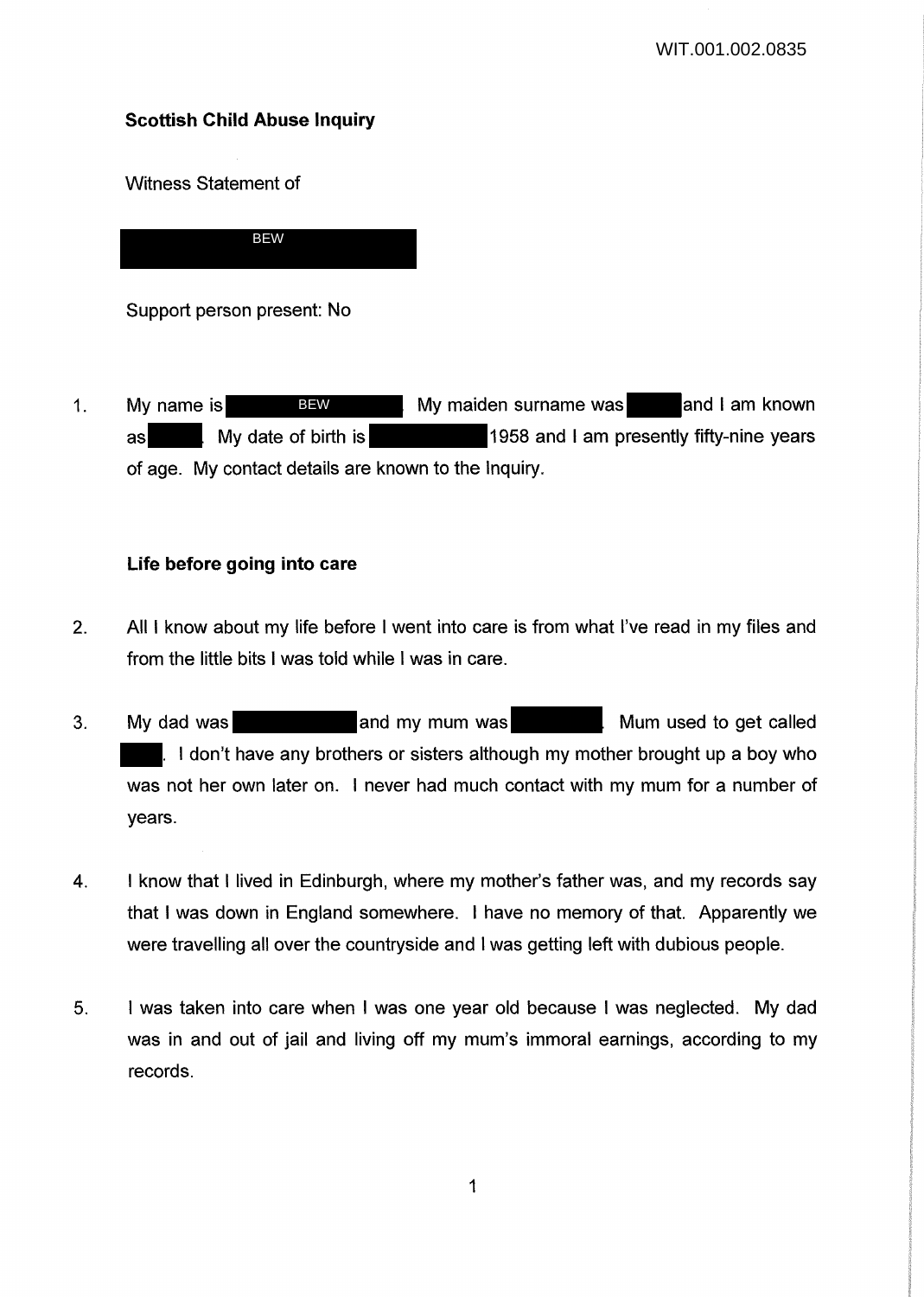- 6. At first I was put into Ravelrig House at Salerno and I think somewhere else as well, but I can't remember where. All I remember of being in Ravelrig House is a halfcupboard that was full of toys. I remember opening the doors and all the toys falling out.
- 7. My father took me out of care at some point because he thought he had the right, but then they came looking for me and I was put back in again.
- 8. When I was four I was taken to Balcary House in Hawick. I don't remember my first day there, I was so young. My first memory is of Christmas, running down the stairs and knocking on the door to the playroom.

## **Balcary House, Hawick**

- 9. Balcary is a big house in its own grounds on the outskirts of Hawick. When you walked through the front door, there was a wee room off to the left where we would get our hair checked for nits.
- 10. There was another door straight ahead which led into the hall. To the left was the dining room and it led onto the kitchen. Past the dining room, also on the left of the hall, were the stairs to the upper floors and under the stairs was a cupboard where our shoes were kept.
- 11. Opposite the dining room, to the right, was the playroom with a big bay window. In that room was a piano and we used to have singsongs in there. The room was partitioned off and there was a TV room on the other side of the partition. That room was more for people to read or do knitting. Past the playroom and off to the right was the office.
- 12. Upstairs was all bedrooms. I shared a bedroom with four other girls, and two sisters called and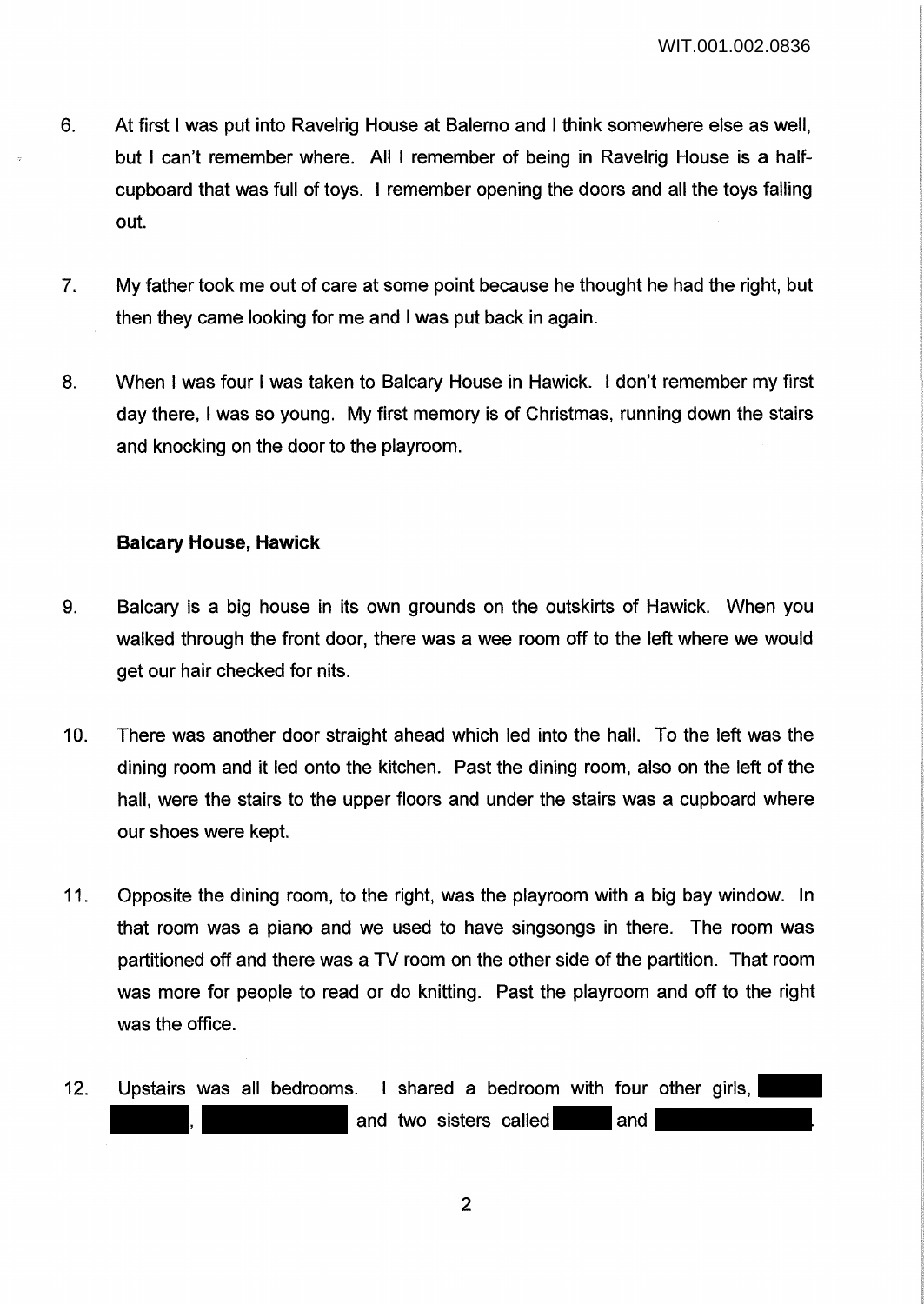was there when I arrived, but the other three came after me. They were all much the same age as me.

- 13. Next to our room was another room where one of the staff would sleep. To the right was where the boys' rooms were and a door that led to the house parents' little flat. Down a short flight of stairs was a toilet and a sink. There was also a door that led outside to the back yard and the washroom for the laundry.
- 14. Another flight of stairs led up to the sewing room which had big wardrobes full of clothes for all the children. I remember there was a drawer in that room full of buttons, which I just loved playing with. Also on the top floor was the girls' bathroom.
- 15. Outside in the grounds were lawns, trees everywhere, a vegetable garden and an orchard.

## **Staff and children**

- 16. The house mother when I arrived at Balcary was Miss O'Brien. All the kids called her "Mummyji", which is pronounced "Mamma G" and is the Indian for mother. Miss O'Brien left after I'd been there for a couple of years and Joan and Stewart Barron took over. A lot of the older ones didn't accept the Barron's at first because they felt that Miss O'Brien had been pushed out. The younger ones were quite happy to accept the change.
- 17. Balcary was run by Barnardo's. I think they must have felt they needed to have a couple in because Miss O'Brien was a spinster and was old-fashioned in her ways. She was lovely too though. She was the sort of person you just warmed to and who you could speak to.
- 18. The Barrons lived in their own little flat with their son and there was also a couple called Mr and Mrs Wright who were their deputes. The staff included a cook, Ma Summers, and a number of other men and women. I remember at different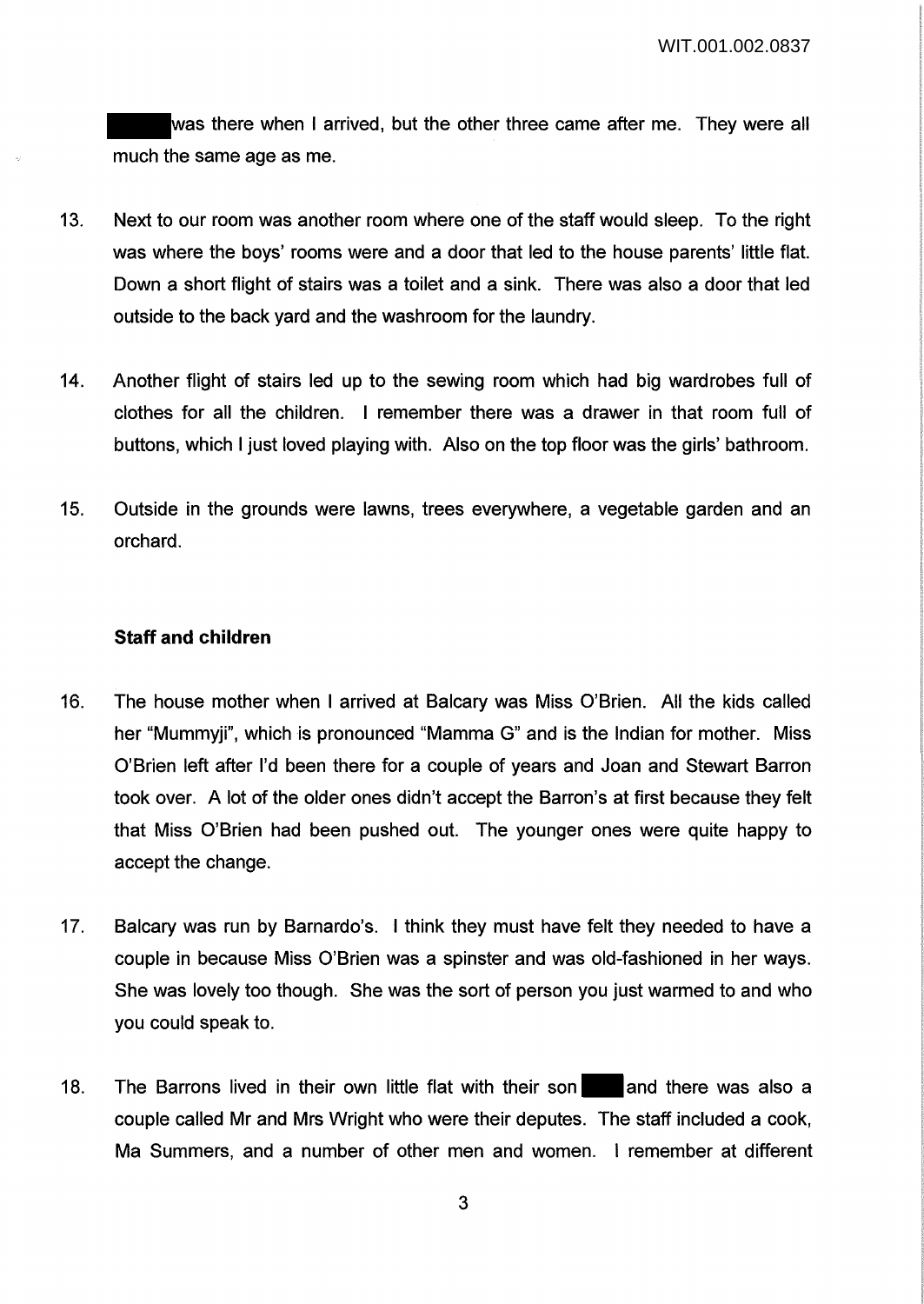times there was Ian Goodyear, BHR Iadies called Morna, Margaret and Agnes as well as other staff, but I can't remember their names. I think they all had homes elsewhere and would only be sleeping at Balcary when they were on duty. **BHR** 

- 19. There were maybe about eighteen boys and girls there, ranging in ages from four up to about sixteen. The youngest child I can remember was four.
- 20. Balcary House is the only place I have ever felt at home. All the former kids that I keep in touch with on "Facebook" say the same. Even now, as soon as I walk through the front door I feel something. It never felt like an institution, it was always my home. There was always happiness and there was always laughter.
- 21. I think all the kids there came in with their own problems, but Miss O'Brien, Mr and Mrs Barron and the rest of the staff always had time for everybody. Even the townsfolk of Hawick were accepting of the kids at Balcary and treated us well.

## **Routine at Balcary House, Hawick**

### Mornings and bedtime

- 22. We were woken in the morning by whichever member of staff was sleeping in the room next to ours. I can't remember what time that would have been. Most of us had alarm clocks on our bedside cabinets and would often be awake anyway.
- 23. We would all then go to the bathroom up the stairs, brush our teeth and wash at the sink. In there was a rail with hooks that had our names on and we all hung our own towels on there. After that we'd get ourselves ready for school and go downstairs to the diningroom for breakfast. After breakfast we would all get out coats on and walk to school.

### Mealtimes/Food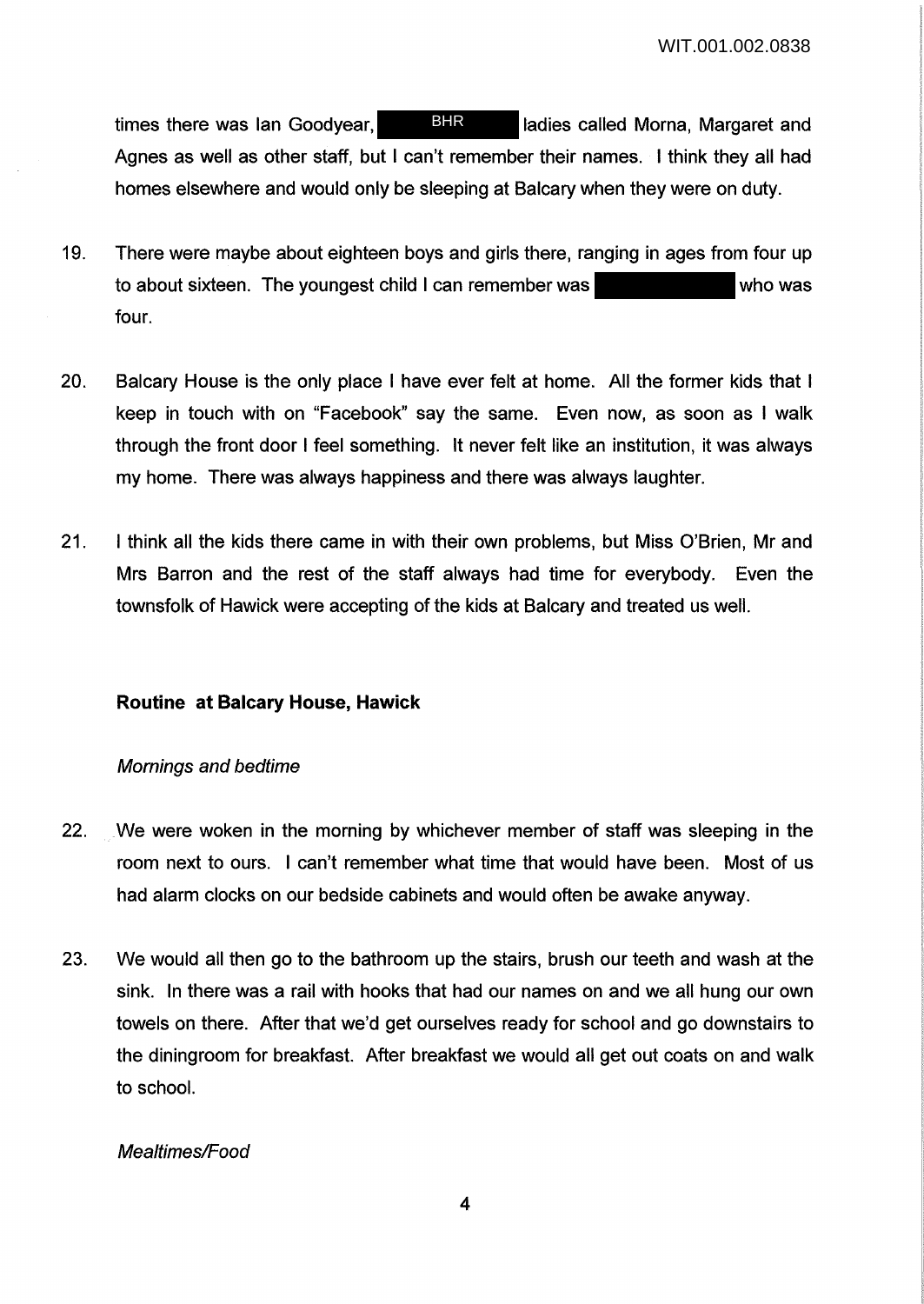- 24. At all meals we had to say "Our Grace" before we ate. Breakfast was mainly porridge and a choice of cereals. There was also toast and I will always remember the racks of toast. The older children usually had the job of making the toast in the morning. I remember "Marmite" in the morning as well, which I'm not very fond of.
- 25. We all had designated tables, although the only girl I can remember sitting next to is who I shared a room with. I think there were four or five children at every table.
- 26. Lunch was at school and for tea in the evening we got a variety of things. There were mince and tatties, stews or macaroni cheese and then a pudding. Ma Summers, the cook, would make everything and also do home baking like scones. We were fed well.
- 27. We were grateful for what we were given to eat. If something wasn't eaten it would just be put in the bin or Brucie the dog would get it. Brucie was always under the table. We wouldn't get anything else if we didn't eat it, that would be it.
- 28. Sunday lunch was always a proper roast of beef, pork or chicken. After we had that we would go for a walk.
- 29. Often we would creep into the kitchen without the cook Ma Summers noticing us. We would dive into the little hoard of goodies she kept in the larder downstairs.

## Washing/bathing

30. On the top floor was the bathroom and I can't remember whether we could have a bath once or twice a week. I don't think you could just go and have a bath when you felt like it, although I can't really remember.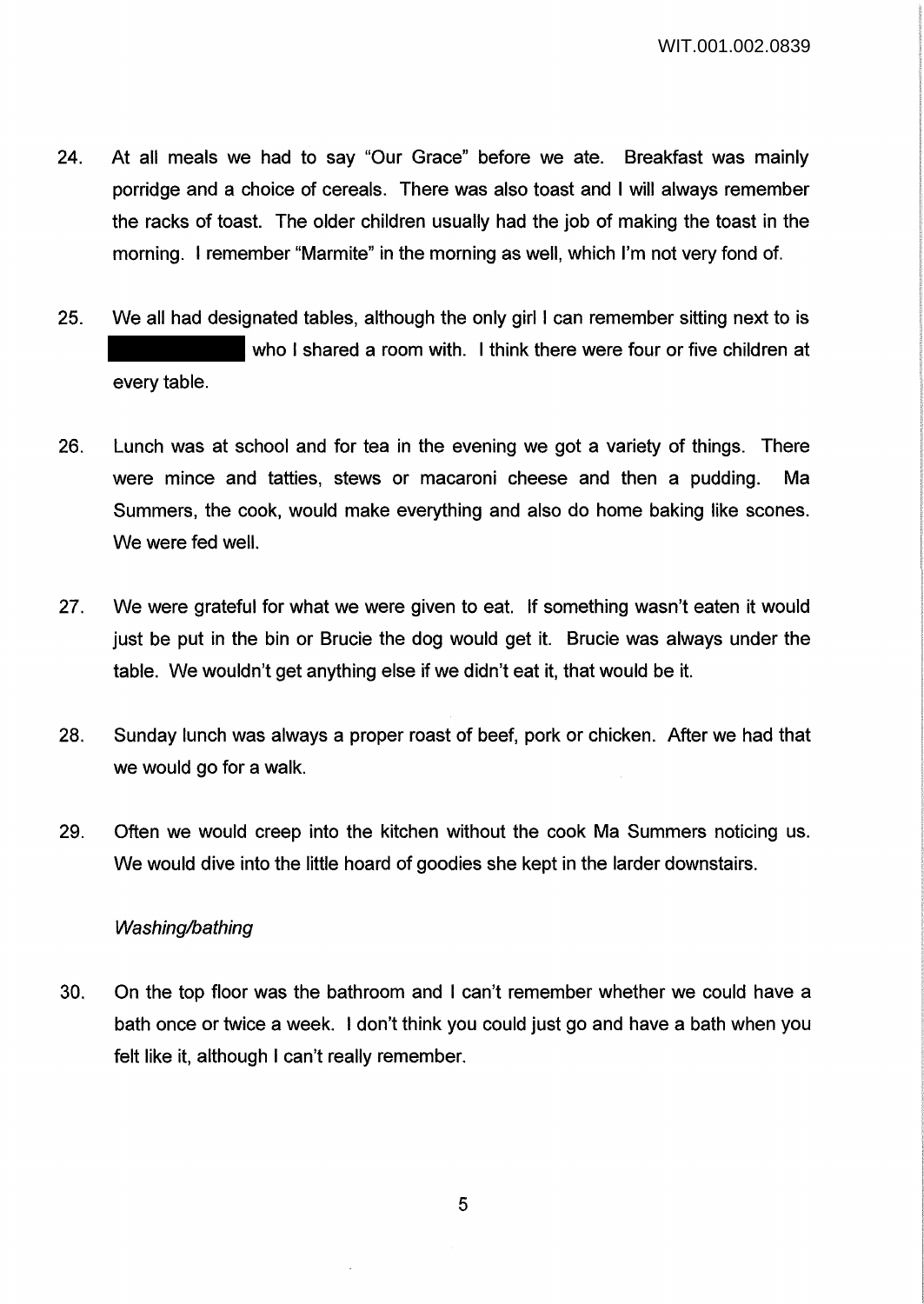31. There was a rota and there would be girls' nights and boys' nights for having a bath. When we were older we would run the bath ourselves. Only the youngest ones would be supervised, although staff would always be on hand for safety.

## Clothing/uniform

- 32. We were always well clothed. We had a uniform for school, but the rest of the time we just wore our ordinary clothes. Some of the local shops used to donate clothes and shoes. The whole town made sure that we were well provided for. Sometimes we were better dressed than the kids we went to school with.
- 33. The wardrobes in the sewing room up the stairs were full of clothes for every age and every size. A lady used to be in that room all the time, sewing away and repairing clothes. I can't remember her name.
- 34. Mr Barron used to check our shoes every week to see what condition they were in, whether they needed heeled or soled and if they still fitted. If they didn't fit we would get a new pair.
- 35. I remember a dress I had that had cats along the bottom. I loved that dress and I hated it when I grew out of it and it got handed down to somebody else.

### **School**

- 36. I enjoyed school, it was brilliant. I was knocked down by a car and caravan when I was eleven years old and I still had all the get well cards up until a short time ago. It meant that much to me that all my classmates at school had taken the time to give me them.
- 37. At first I went to Drumlanrig Primary, which was about a half-hour walk away. The younger ones would be escorted by a member of staff and as we got older we could walk in our own little groups. Agnes, one of the staff, used to meet us at the bottom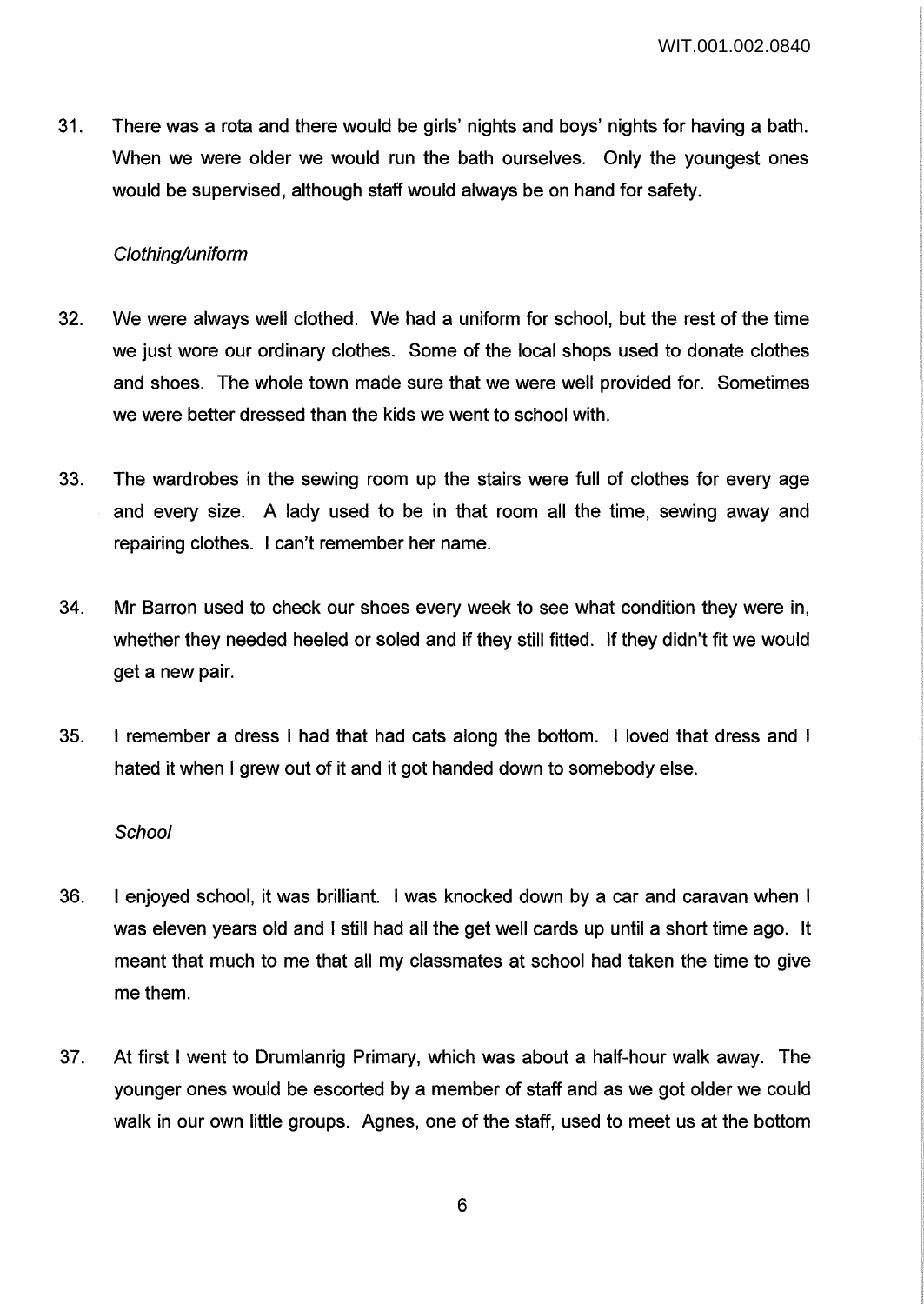of the road on a Tuesday, which was her day off. She would have a packet of sweets with her and would share them with us.

- 38. We didn't get any sweets to take to school like some of the other children did. I used to stand outside the shop and watch for any children stealing. If I saw someone I would go and tell the lady in the shop so I could get a free bag.
- 39. The High School was much nearer, just along the road. I wasn't there very long because I left Balcary to stay with my mum. I was having epileptic fits a lot of the time I was at High School and I don't remember it very well. As far as I can remember my time there was fine.

#### Leisure

- 40. When we came back from school we would get changed into our play clothes, because our school clothes had to be kept good. After that, I think we had our tea before doing our homework. Homework was either done in the playroom or in the diningroom. The older ones would sometimes take their homework up into their rooms if they were needing more peace and quiet.
- 41. After we'd done our homework, we would watch a wee bit of telly sometimes, before it was time to get ready for bed.
- 42. When we had free time, we could pretty much do whatever we wanted and we would get up to whatever mischief we could. Most of the time we would play in the grounds where there were bikes that had been donated. Some of the kids had their own bikes, others just shared.
- 43. Another thing that we did for anybody that wanted was Mr Barron taught us how to play snooker. Once we learned we all just played against each other. We were also taught dominoes and different card games, we played "Monopoly" and "Kerplunk", which I got for Christmas one year.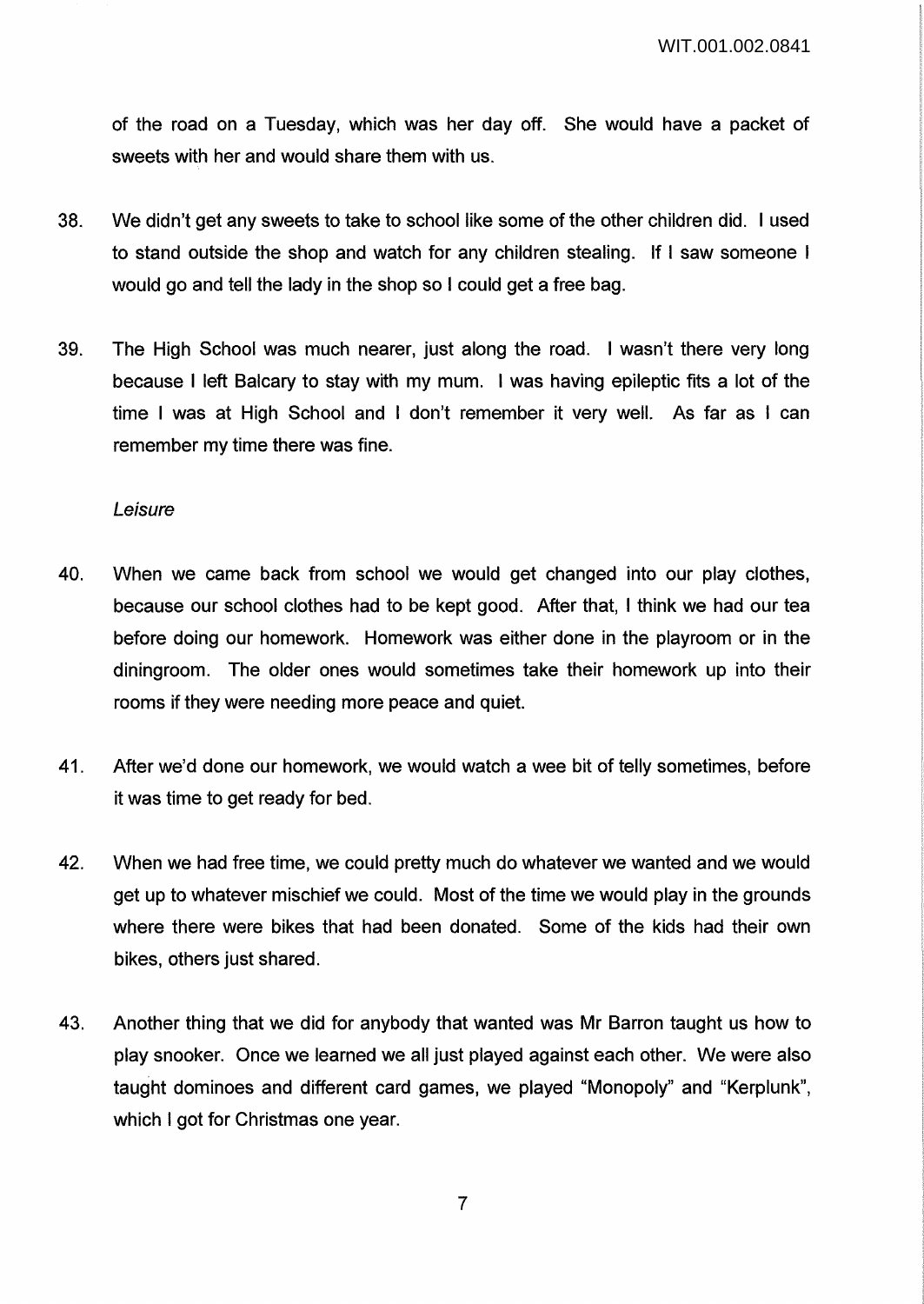- 44. There was a donkey called Dobbie in a field at the bottom of the gardens and we had rabbits to look after. I think my dad had bought me a rabbit and the other ones were shared by the other children.
- 45. On a Saturday we would get our pocket money and would always go to the pictures in the town for the matinee. I can remember seeing the "Flash Gordon" series every week. I can't remember how much pocket money we got, but to us it seemed like a fortune and we could spend it how we wanted.
- 46. Depending what age you were, you could go into town if you wanted. On a Sunday we all went for a walk after church. The older ones could go on their own, but the younger ones had to be supervised. At night we would often have a singsong around the piano.

## **Religion**

47. We went to church every Sunday at St George's West, which was the local Christian church. I don't know if it was Protestant or not, I don't class myself as any particular denomination. I don't think there was a choice, I think we all had to go to church, but I think everybody was quite happy with that.

## Trips/Holidays

- 48. Every summer we would go on holiday to North Berwick and stay in a home there. The staff and the Barron's, including their son all came along too. I remember the birds in the aviary in the park, going down onto the beach there and climbing North Berwick Law there.
- 49. Balcary had its own minibus and we would also go for the day to Spittal Beach and other places. As well as those trips, we went on Sunday School picnic trips and I remember going away with the school to Scotch Kershope.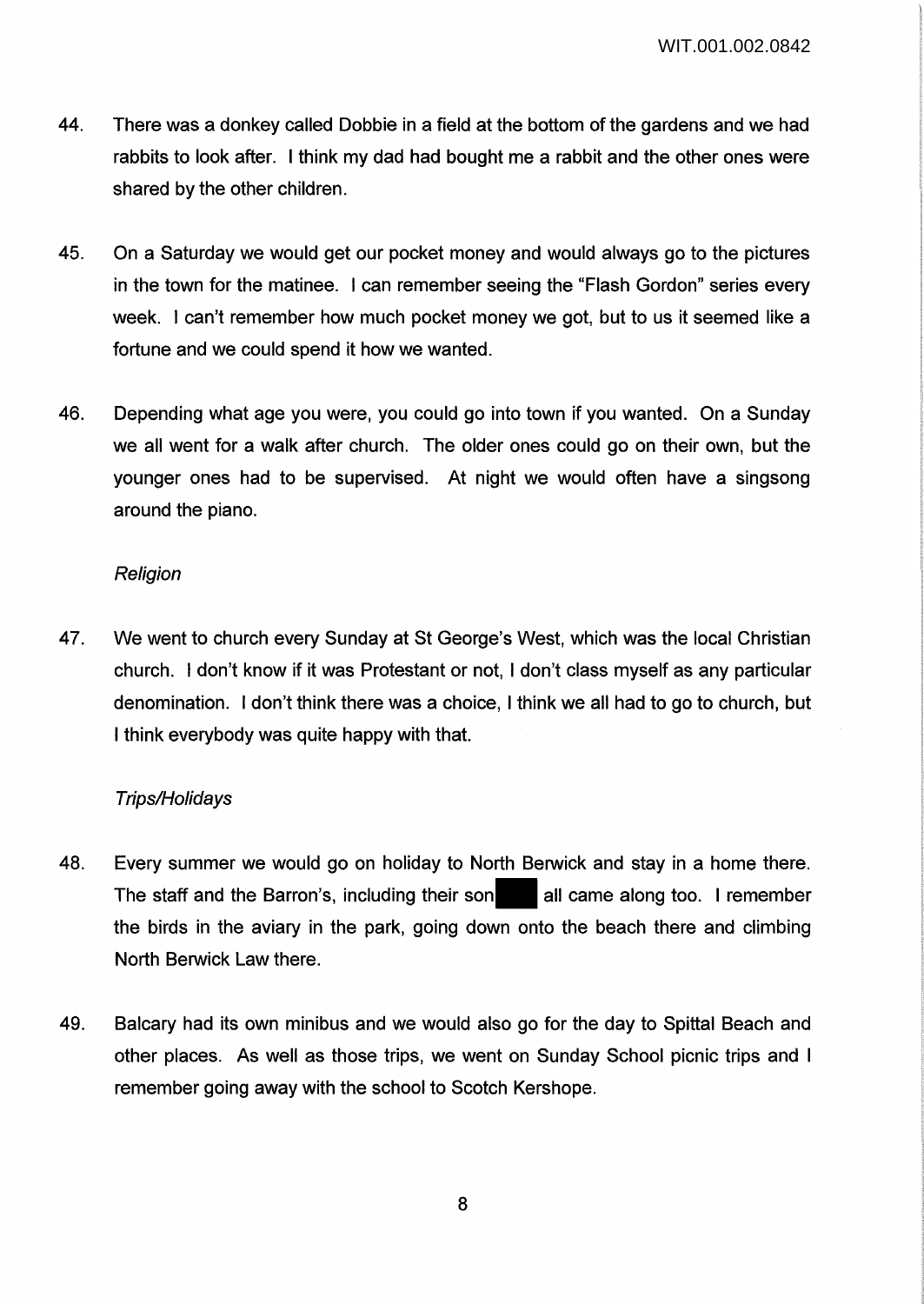50. We also used to go away up the Yarrow Valley to a couple that stayed at Hyndhope at Easter time. The old lady and gent were gorgeous. They used to hide Easter eggs and we would go on a hunt for them. We would have picnics up there as well.

#### Birthdays, Christmas and Celebrations

- 51. Quite a fuss was made when it was your birthday. You got a cake and everybody sang "Happy Birthday". We were also allowed to bring two friends from school for tea. We were actually allowed to go to friend's houses at any time for tea, it didn't have to be a special occasion.
- 52. A few months before Christmas we all used to sit and write our letters to Santa. don't know how they did it, but we always got what we asked for. It was amazing. I've since learned that the Salvation Army had a lot to do with it.
- 53. At Christmas there was a massive tree and a big Santa in the hall. We all used to put pillowcases out in the playroom for Santa Claus to fill. We would all come running down the stairs in the morning and bang on the door. Mr Barron would be in the room and we all would shout "We want in". Sometimes we would have to sing a few carols before we actually got in. All our pillowcases had been moved around and it was a joy to try and find where yours was.
- 54. Later on there would be a proper Christmas dinner and all the staff would help putting the kids' new toys together. We had a great time.
- 55. At Easter we used to get Easter eggs donated by the people and shops in the town. Every morning for so long afterwards we would have chocolate, so much that I eventually became sick of it.
- 56. Every year Balcary would have a garden fete that all the townsfolk would come to. A man would set up a little steam train ride for the kids and there were stalls and a dignitary would come to open it. It was a way of raising funds for Balcary and for Barnardo's.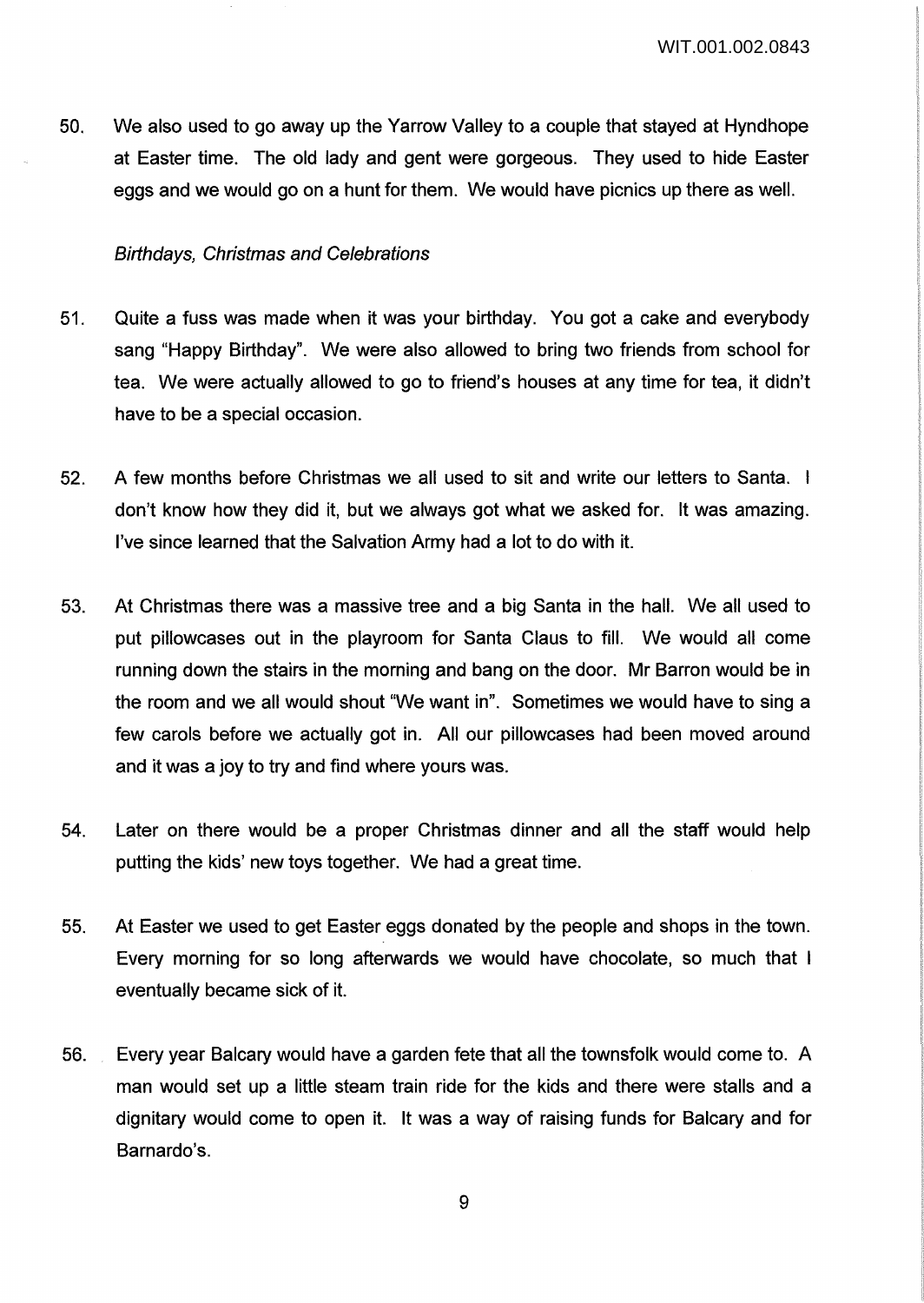## Personal Possessions

57. Any presents we got, or anything we might have been given, was ours to keep. Most of the things we got were kept in our bedrooms. My dad made me a jewellery box that was like a chalet and I used to keep it on my bedside cabinet. I remember someone poked a pencil through the window and I was so upset. They were obviously jealous.

### Relations with other children

58. We were just like brothers and sisters in Balcary and we still think of ourselves in that way. Everybody was treated the same. Even the Barron's son, was treated just the same as everybody else and included in everything we did. There was no favouritism shown and he got exactly the same as all the other kids.

### **Visits/Inspections**

- 59. Ma Summers, the cook, had three children who used to come up to Balcary. I remember her son used to sit outside in the pram and we girls would all fight over who was going to shoogle the pram.
- 60. I think keeping in contact with our families was encouraged. I think the Barrons felt that it was important because we would all have to leave Balcary eventually.
- 61. My dad was more in contact with me than my mum. He would write letters to me when he was in prison. When he got out he got a little flat in in in Hawick. I would go and visit him there and he would also come up to the school with bags of sweets for me.
- 62. He also came to Balcary to visit and I think he had a few words with Mr and Mrs Barron because he came up a couple of times with a drink in him. If anyone's family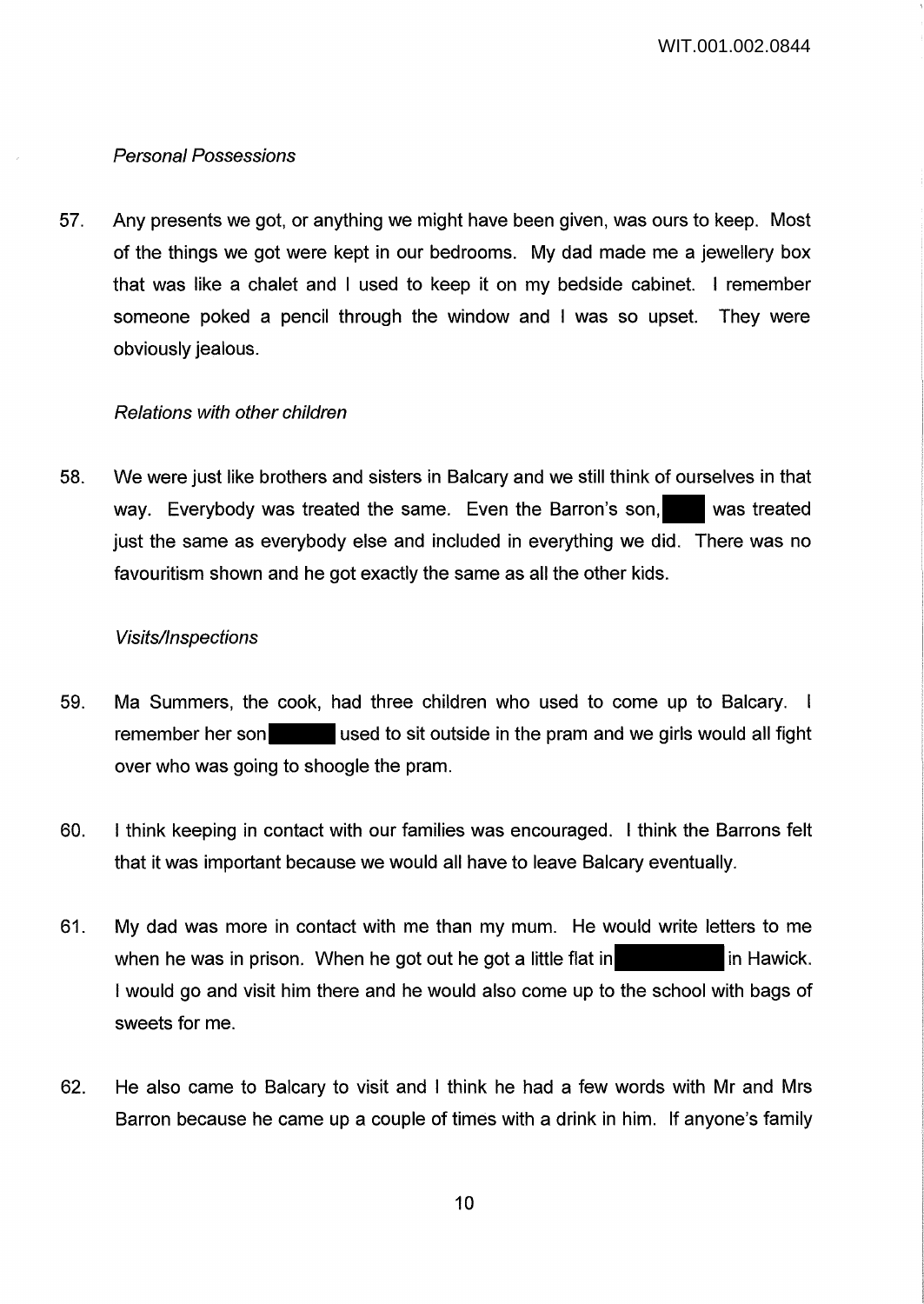wanted to come and visit they had to make arrangements. I think my dad was just expecting to arrive and be able to take me away whenever it pleased him.

- 63. Later on, after I had been in Balcary for a while, Margaret one of the staff was doing my hair and asked me if I wanted to have contact with my mum. I was getting to the age of puberty and I decided that I did. I asked Margaret to get in contact with my mum and eventually she came to visit. I went to visit her in Newcastle as well and things progressed from there.
- 64. My granddad came to visit me a couple of times and, when I was a bit older, I used to go and visit him at weekends as well. He stayed in Edinburgh and I would get the bus up to his on my own. Sometimes I would go and see him every other weekend, sometimes it was once a month. It all depended how I felt, it was up to me.
- 65. I had two social workers, Silvia Massey and Betty Trembath, who were really good. I had to go to their office in Edinburgh quite a bit to see my dad when he was in jail. I didn't know he was in prison at the time, I was just told the officers escorting him were his two friends. It was never just me and my dad, there would always be somebody in my room.
- 66. My social workers would come and visit me at Balcary as well. They were easy to talk to and we were always allowed to speak in private.

#### **Healthcare**

- 67. Dr McAllister was the local GP and used to come to Balcary to check everyone. I have never met a doctor like him, he was absolutely wonderful. He treated everyone in the gentlest way and was someone you could open up to.
- 68. I have had a hearing problem for all the time I can remember. It's in my files that I was deaf in one ear and I remember getting heated oil put in my ear with a spoon.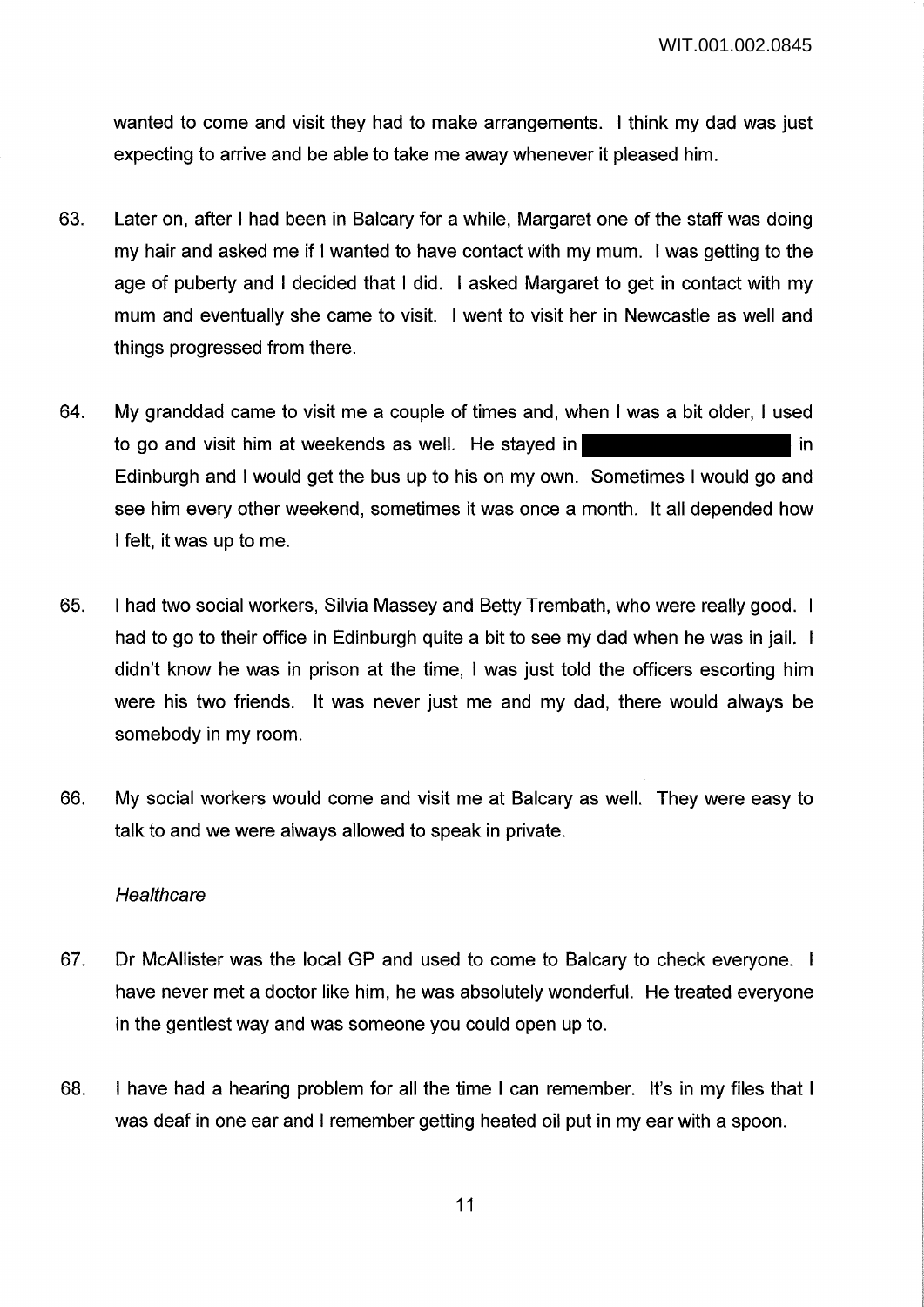69. When I was eleven years old I had a car accident and ended up with a fractured skull and a brain injury. One Sunday I went for a walk with some of the other girls. They had run away in front so I ran to catch them up, but some of the boys from Balcary, and others, stood in front to stop me. I couldn't get

past so instead I went to cross the road to get away and was hit by a car and caravan.

- 70. I was taken to the cottage hospital and treated by Dr Brogan there. If it wasn't for him I don't think I'd be here today. He patched me up before I was taken up to Edinburgh Royal Infirmary. I was unconscious for a fortnight and in hospital in Edinburgh for quite some time.
- 71. The accident affected my memory and I have had epilepsy ever since. Dr McAllister would always be the one that would come to the home if I had a fit. After I took epilepsy there was always someone with me when I was in the bath in case I took a fit.
- 72. Our teeth were well looked after as well. We were taken to the dentist in Hawick regularly for check-ups and any treatment.

#### **Chores**

- 73. Everybody had duties to do and there was nothing wrong with that. We had a routine and timetables for what our duties were and everybody knew what they had to do. There was never any fuss and I certainly was never made to do anything I didn't want to do. It was something to keep us occupied and out of trouble.
- 74. There weren't so many first thing in the morning because we would have school to go to. After we got up in the morning we had to make our bed, put our nightie under the pillow and our slippers at the end of the bed.
- 75. The chores we did have were helping out washing dishes and putting them away. We all had to clean and polish our own shoes and the girls used to get the task of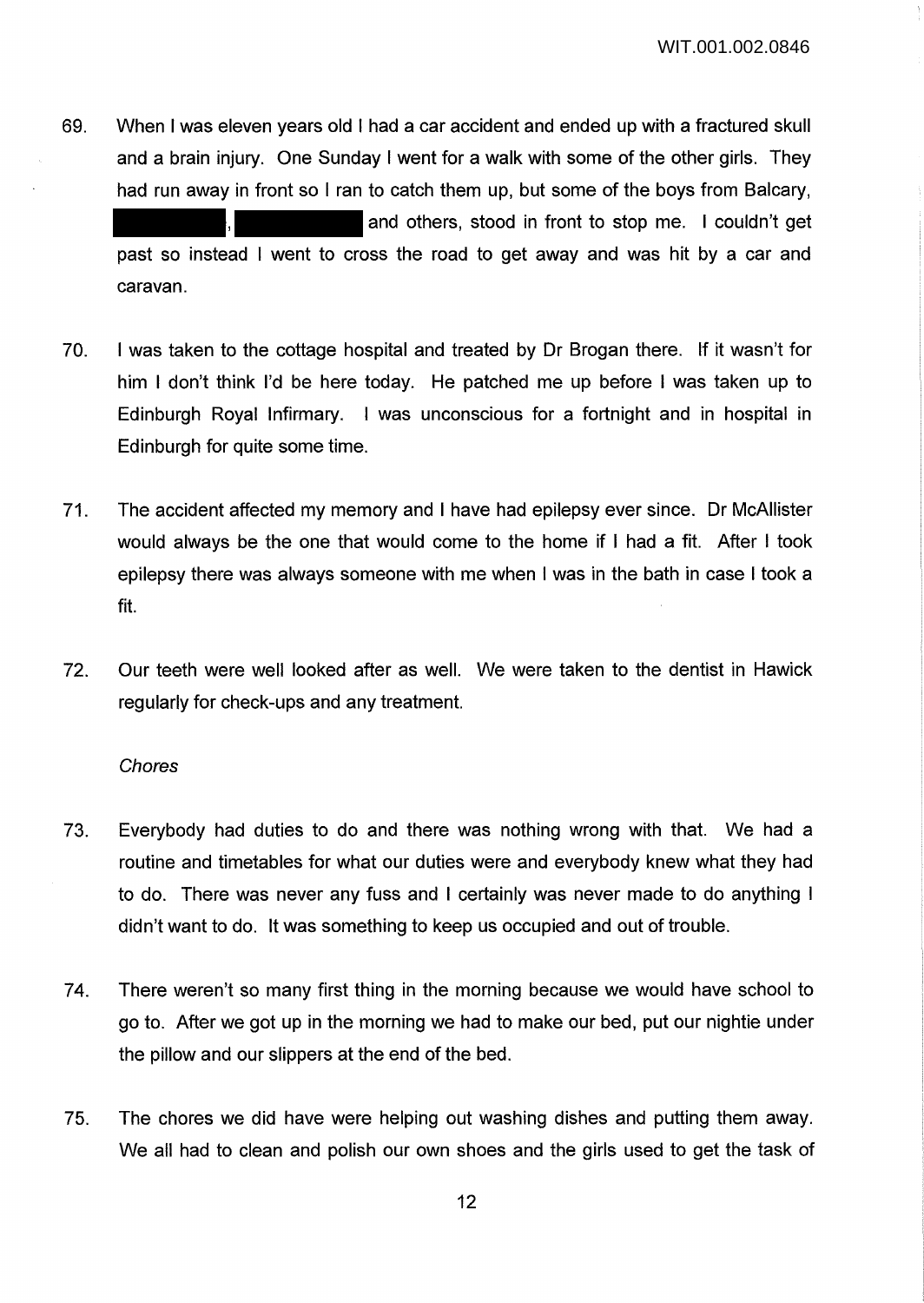loading the washing machines. The older girls sometimes went on to do some ironing and I think the boys helped in the garden.

76. That was about all because there were cleaners who would do the rest and a gardener who would look after the grounds.

#### Bed wetting

77. I was a bed wetter, as were some of the other children. One of the boys actually soiled the bed as well. If someone had wet the bed and once they were a certain age, they to strip the bed themselves. They then had to carry the sheets down the main stairs themselves. We weren't ridiculed or punished, but it was humiliating.

#### **Discipline**

- 78. There was discipline, but it was fair. Most of the punishments were getting sent to our rooms or some of our pocket money might be withheld or we might not be allowed to go on a trip we might have had planned. If we were really bad Mr Barron would give a good stern ticking off. It was enough just to get a glare from Mrs Barron. I never saw anyone being physically punished.
- 79. I remember one time around Christmas, when I was six or seven, I was dangled over the bannister by another girl. I must have been tormenting her. The Barrons hadn't been there long and they went down on her like a ton of bricks.

#### Running away

80. When I was twelve or thirteen, I was getting bullied by one of the older boys in the home, so I decided to run away. Another of the older boys, had come home one day and he had said something about my dad being in the jail. **then started saying things and so I told the staff.** He would get a ticking off, but he still wouldn't stop. Looking back now, it was just boys being boys and teasing, but I'd had enough.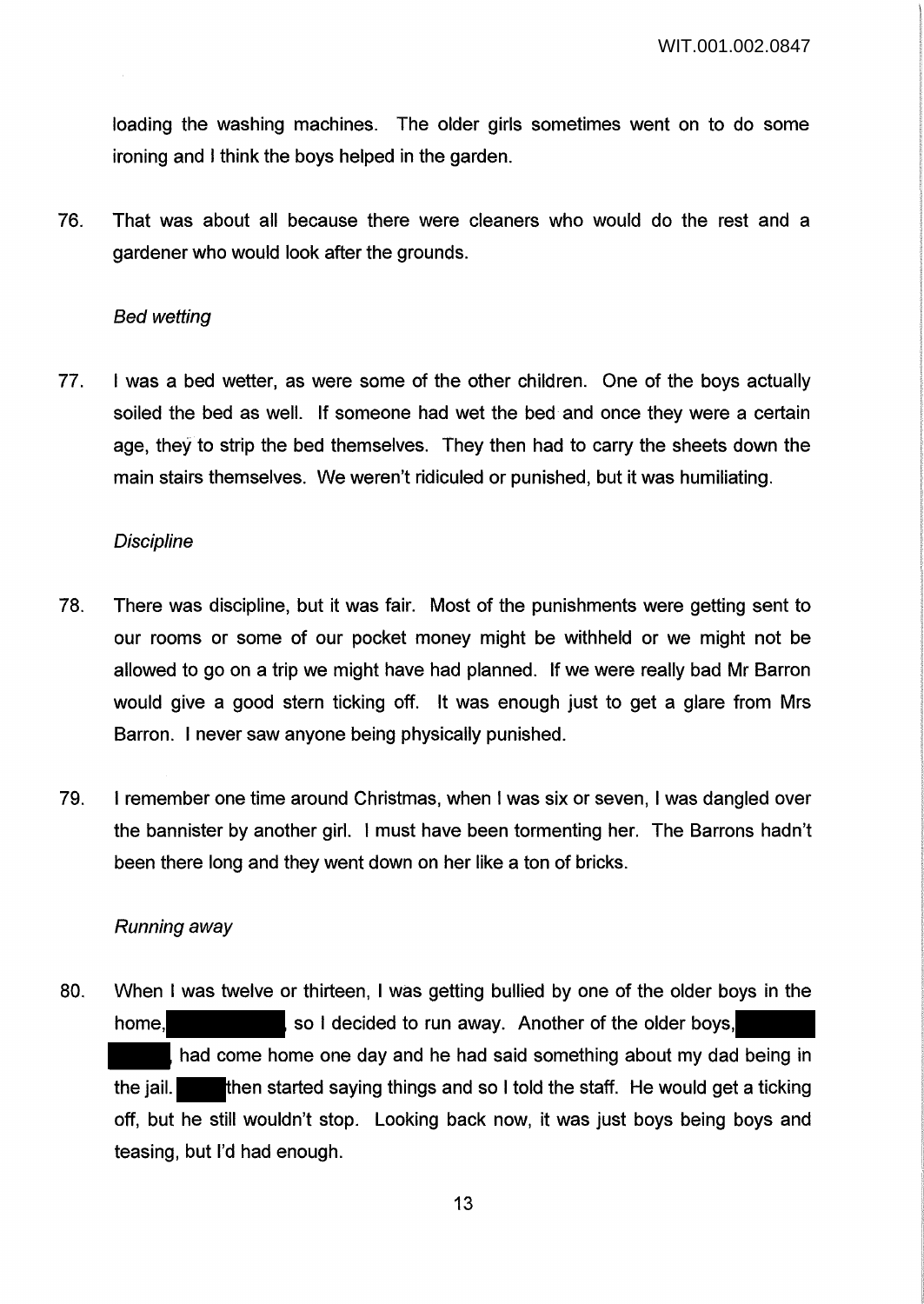WIT.001.002.0848

- 81. There was no physical bullying at all, it was just words. I think I was a very sensitive child and took things to heart very easily. I think the staff would have been aware, but I think they would probably have thought it was just jesting more than bullying.
- 82. One of my classmates at school, gave me the 50 pence I needed to get the bus up to Edinburgh. When I got to Edinburgh my granddad gave me the money for the train to Newcastle, where my mum was living. I got on the train and went to my mother's.
- 83. I was at an age where I thought I knew everything and I wanted to go and stay with her. I was adamant I wasn't going back, but I was persuaded by my social worker after about a week. By that time I'd spoken to Mrs Barron on the phone as well. They were obviously worried with me taking off like that.
- 84. When I got back I was spoken to, but I wasn't in trouble. I think they were more keen to find out why I had run away and how they could change the situation. I was never tormented by **again** and there were no repercussions.

### **Leaving Balcary House, Hawick**

- 85. When it was time for anybody to leave, there was never anything like a party to say "Cheerio". One minute they were there and the next minute they weren't. There didn't seem to be any notice given and there was no fuss made. I can't remember saying goodbye to anyone when I left either, apart from the girls in my room.
- 86. The worst thing I ever did was ask to leave Balcary and move to my mother's in Newcastle. I was fourteen and I wasn't with her very long before she died. I think Mr and Mrs Barron would have had some input into me leaving, along with my social worker. She was my mum though and I wanted to go and live with her and start having a relationship with her.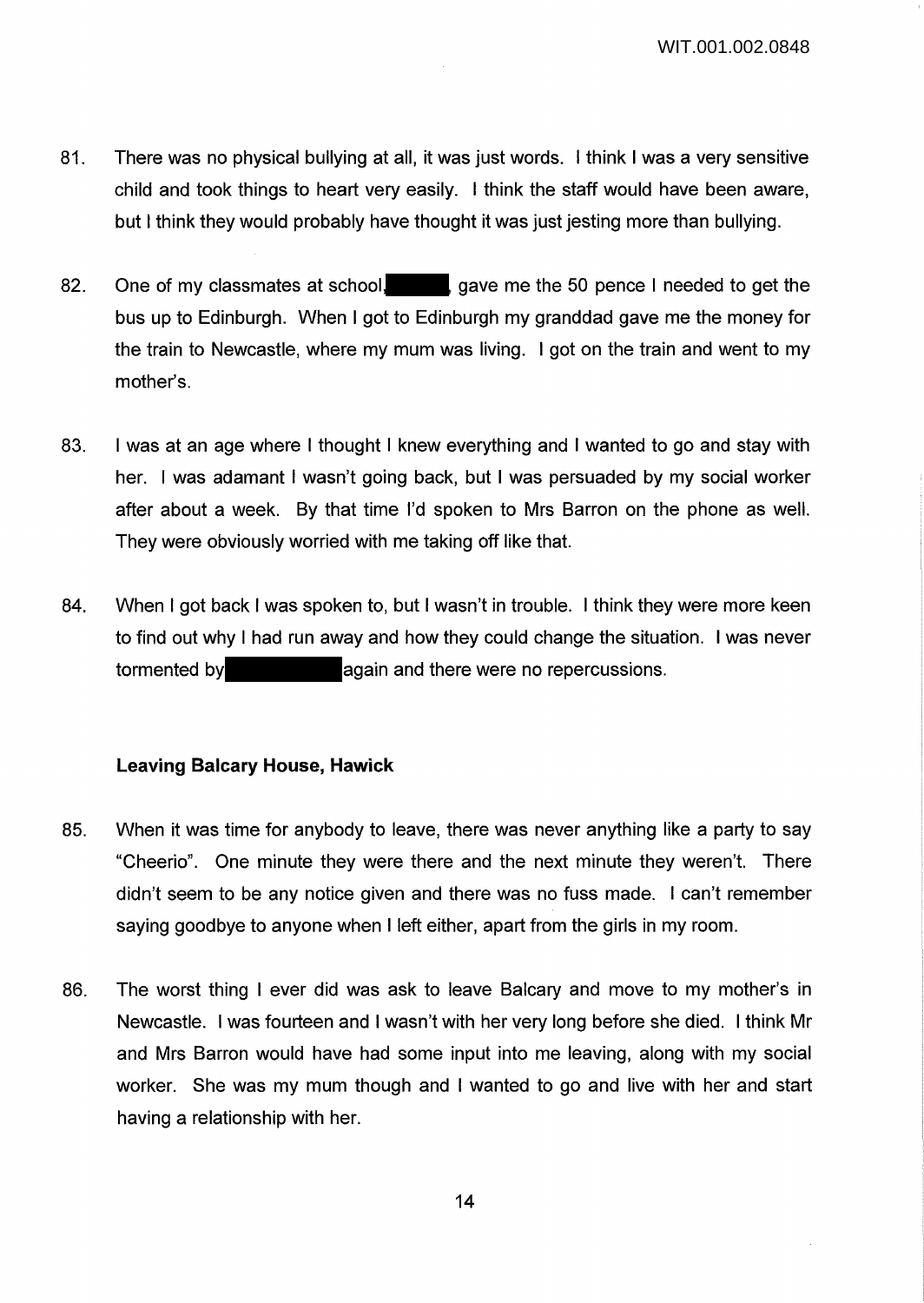- 87. I didn't move in with my mum straight away, I was put into a place in Whitley Bay. I'm not sure what this place was because it wasn't a children's home and it wasn't a hostel either. I stayed there to be near my mum before I actually went to live with her.
- 88. I was given a social worker down there, Sylvia Carrington, who was based in Newcastle. She was really good and would visit me often and take me out for cups of tea. I know now that was her way of checking up on me and making sure I was okay.
- 89. I stayed with my mum and her boyfriend until she died when I was fifteen. Mrs Barron actually turned up at the door in Newcastle after my mother's funeral, to check I was alright. That was quite a journey in 1974.
- 90. After that, I stayed with one of my mum's ex-boyfriends and his partner, before I decided I wanted to return to Hawick.

## **Life after being in care**

- 91. I was sixteen when I moved back to Hawick and at first I stayed with a friend and her family until I got a flat of my own. The social work in Newcastle had put me in touch with the social work in Hawick and they helped me out. I had nothing so they helped with furnishing the flat.
- 92. I got a job in the mills and eventually met my husband. We were married when I was twenty and I had my first child when I was twenty-five. We had four kids together and moved out to the country at **near Selkirk.**
- 93. We lived there for a long time and separated a few years ago. I moved back to Hawick after I got a place on my own and got a job back in the mill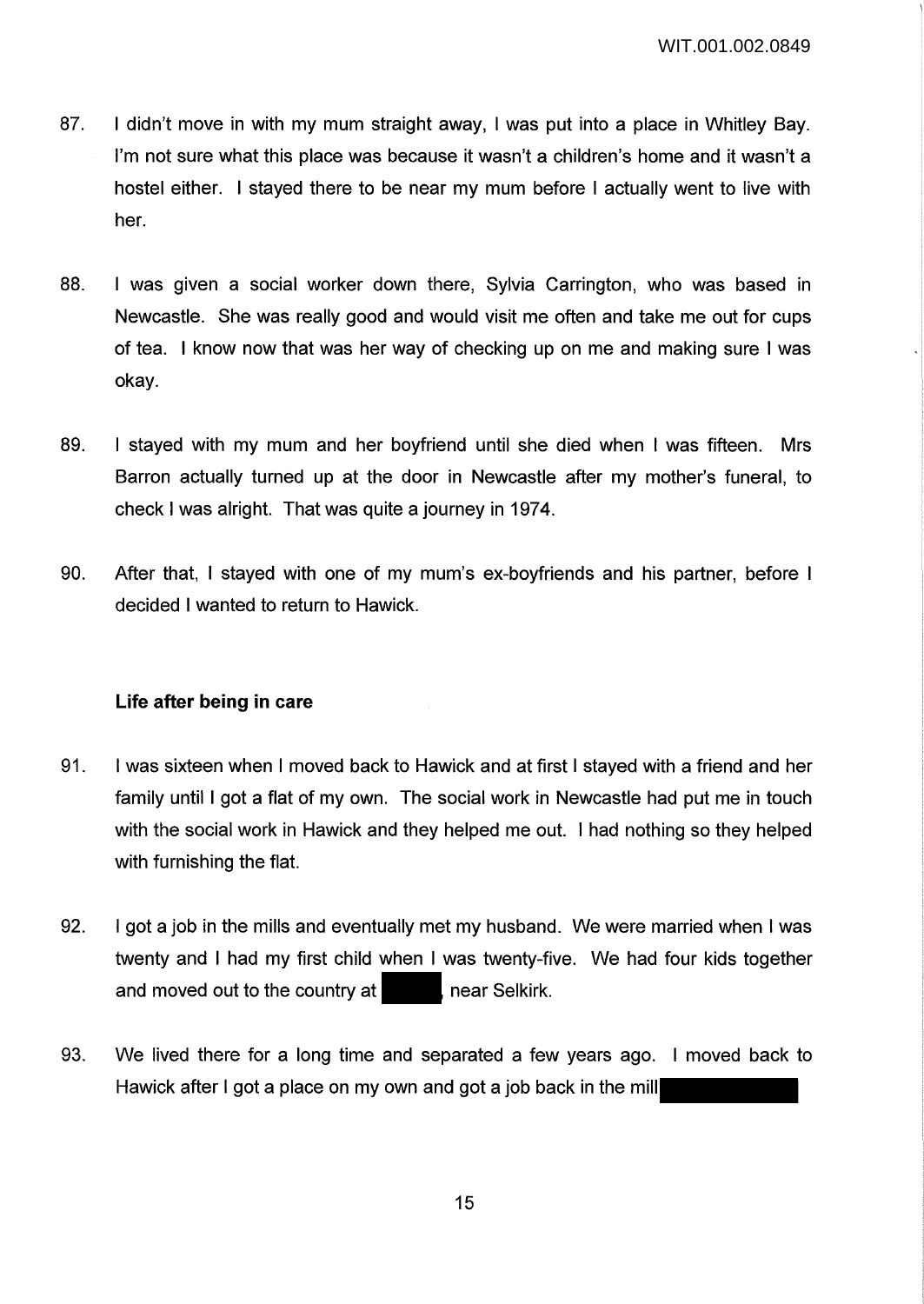#### **Impact**

- 94. We were brought up in Balcary with rules and regulations and I think that has made me someone who likes to be well organised. We were taught values and right from wrong and I have a good work ethic. I think the life I had at Balcary was the best upbringing anybody could have had. It was certainly better than I would have had with my mum and dad.
- 95. The one thing that was missing was perhaps the love, the kisses and the cuddles that kids would get from their parents. There are limits to what they can do in a care home. I always have a wall in front of me. As much as I might want to cuddle my kids, I can't do it. I think that's because I never got that. That has had an impact on my own children too. They're not that close to me.

#### **Records**

96. I applied to Barnardo's for my records about a month ago and am disappointed that they're not all there. They're about me and I wanted to know. It was very easy to get them and I was surprised to find out some of the things that were in them.

#### **Other information**

- 97. Children were cared for properly in Balcary and a lot could be learned from the way we were looked after. It should be recognised that Miss O'Brien and Mr and Mrs Barron looked after the children well. Barnardo's should be recognised too. All the staff at Balcary cared, it wasn't like it was just a job to them.
- 98. When I read in the papers that Balcary was going to be part of the Scottish Child Abuse Inquiry the steam was coming out of my ears. I decided to approach the Inquiry to give my statement because I think it's important that the Inquiry gets the whole story. I know there were children in other homes that were not as lucky and I